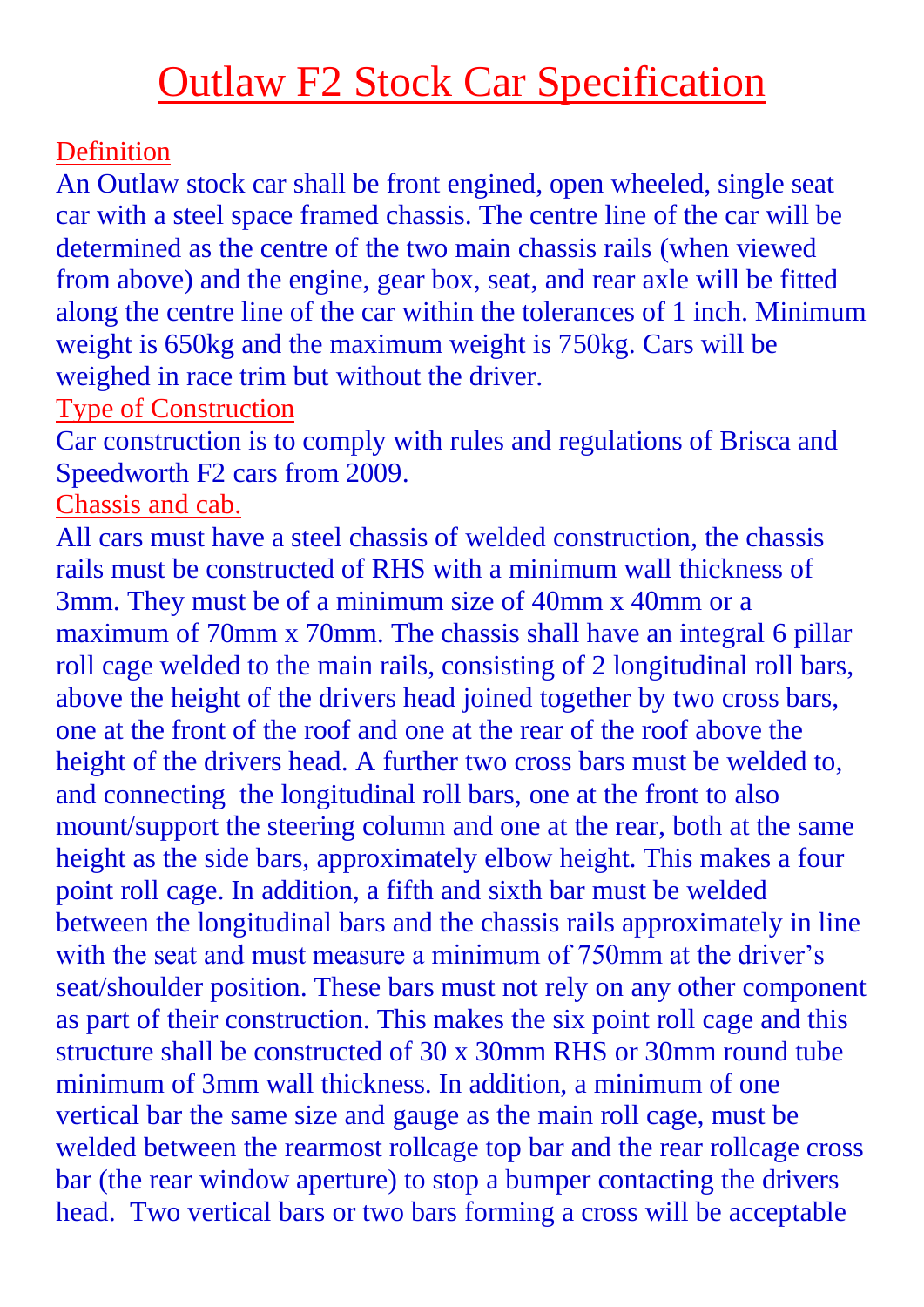if the driver feels this is safer. The remainder of the roll cage must be constructed of 25mm x 25mm RHS or 25mm round tube minimum, 2.5mm wall thickness, and must consist of side bars that must be welded to the roll cage pillars, at approximately elbow height and running between the front and  $5<sup>th</sup>/6<sup>th</sup>$  pillars and continue from these pillars to the rear pillars. These bars must measure a minimum of 750mm wide at the driver's seat and must be joined to the main chassis rail by 2 vertical tubes of 25mm x 2.5mm minimum welded at both ends between the chassis and side bars, equally spaced between the front and the front 5<sup>th</sup> /6<sup>th</sup> pillars. The steering wheel must be well inside the front roll cage pillars, and there must be a 100mm (4") difference between the driver's legs and the steering support cross member when seated in the driving position. A sheet of steel plate no less than 3mm thick must be welded continuously to the top of the roll cage on all 4 sides. The plate must measure a minimum of 500mm long x 400mm wide.

The roll cage must be constructed so that the drivers head and body remains within the confines of the cage at all times. When the driver is strapped and wearing a helmet there must be AT LEAST 1" clearance between the top of the helmet and the roof plate.

#### Bumpers and Armouring

Front and rear bumpers must be steel and have a flat surface of 100mm deep and be 30mm thick maximum with both the bumpers permitted to extend out past the tyre. Front and rear bumpers must measure between 400mm and 450mm (15 ¾ inches and 17 ¾ inches) from the ground, at the centre of the car, without the driver. Bolt on bumpers must have a secondary securing chain (2 front and 2 rear) Front bumper hoops / under run bars must follow the pattern in appendix A.

Front bumpers must incorporate a 'crumple zone' between the main chassis and bumper to eliminate the bumper being mounted strait onto the chassis main rails. The mounting, (welded or bolted), must conform to appendix B. This is the minimum approved mounting and more mounting members may be incorporated if the driver prefers. However, any extra strengthening must be angled in a similar manner to the minimum approved mounting, as detailed in appendix B.

Side rails must extend around the rear wheels, joining the rear bumper. The side rails must not extend more than height of the wheel rim. The wheel guards must be securely fitted and be capable of sustaining heavy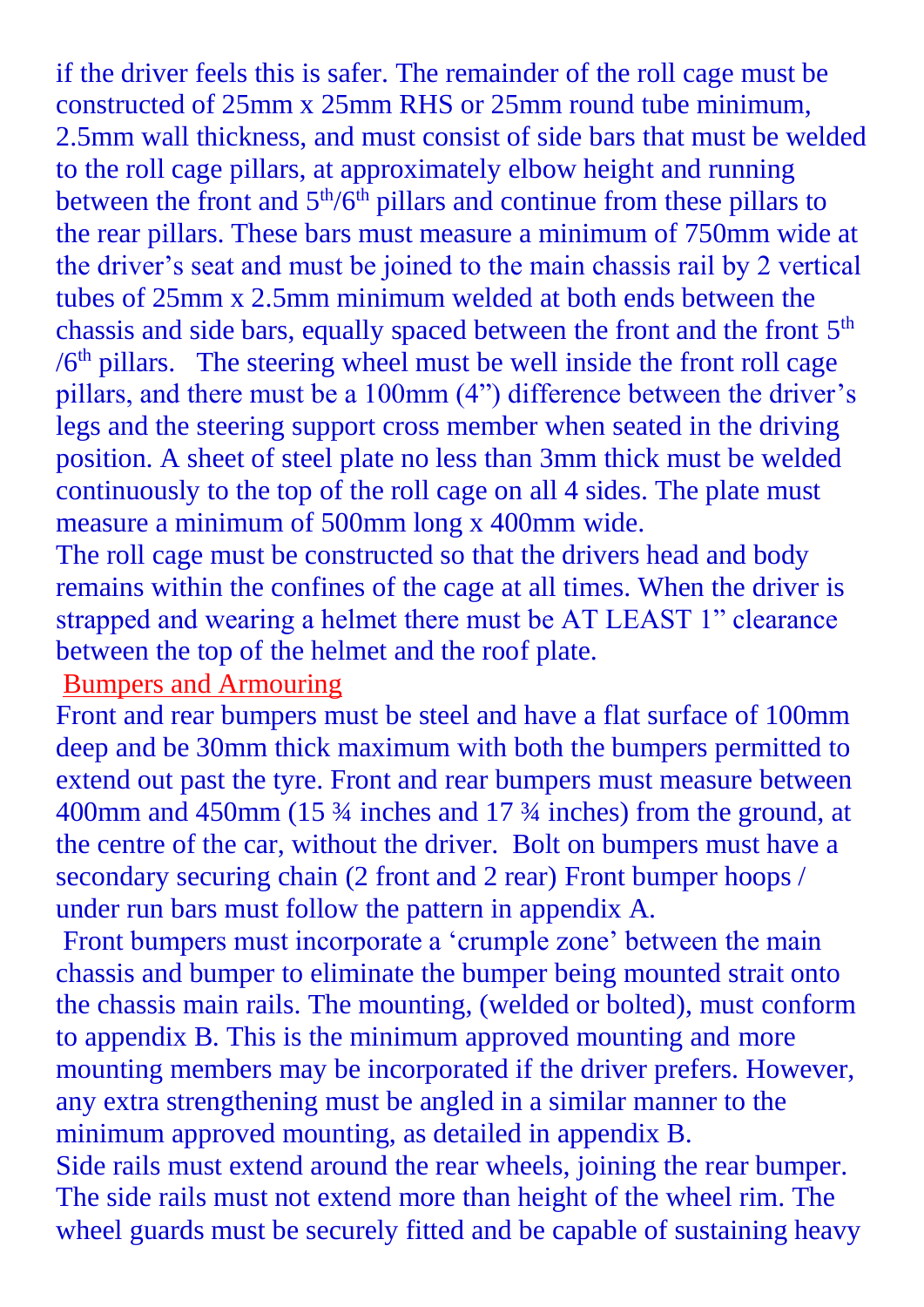impact. The side rails must measure between 400mm and 450mm (15  $\frac{3}{4}$ ) inches and 17 ¾ inches) from the ground, without the driver.

#### Safety Harness

The safety harness MUST consist of two separate shoulder straps, two separate lap straps, and an "anti-submarine" crotch strap (sometimes referred to as a sub-strap). The safety harness MUST be of either a 5 point or 6-point design. The safety harness MUST be anchored to the car's chassis by one of the following methods: • Bolted to an integral part of the chassis using bolts of at least 8mm diameter high-tensile steel. • Attached to bolt-on or weld-on purpose-made ringed harness eyelets using the harness manufacturer's original components. • Securely buckled around integral roll-cage or chassis crossmembers using the harness manufacturer's original components. Any such crossmember(s) MUST be welded to other fixed chassis/roll-cage bars at both ends such that the safety harness cannot become detached, and MUST conform to the MINIMUM roll-cage material specifications.

### . SPECIFICATION OF FORD PINTO 2 LITRE OR FORD 2 LITRE ZETEC ENGINE

A Ford 2 litre SOHC NE type engine or a Ford 2 litre Zetec engine must be used.

## PINTO TWO LITRE

All parts appertaining to the engine must be standard Ford 2ltr SOHC items fitted as fitted to the original engine type and production engine tolerances are allowed. The removal or addition of any material to combustion chamber or ports is not allowed unless specified below. The engine may be painted inside and out except in the aforementioned areas and internal painting does not change the surface from matt to smooth.

Blocks: Blocks maybe over bored to 1.5mm or sleeved back to 90.84mm and rebored back to 1.5mm oversized. Main bearing houses may line bored. Blocks may be skimmed but pistons may not protrude above the face of the block at TDC.

Cranks: A standard crank shaft must be used. Spot machining to achieve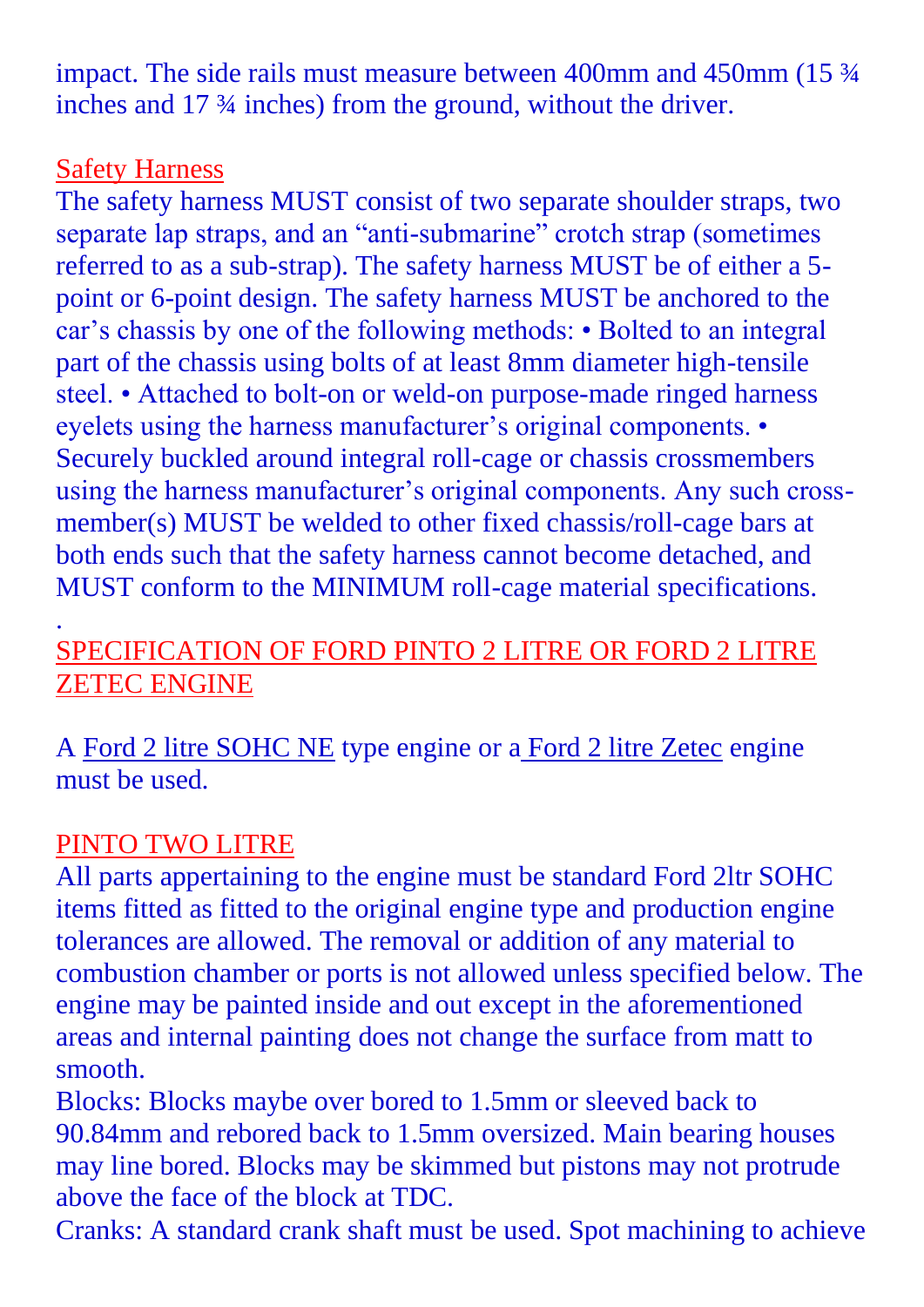balance is permitted. Tough riding, shot peening and shot blasting is permitted but polishing is not permitted. Crank shaft minimum weight is 28lbs (12.7kg). It is not permitted to alter the number of bearings or fit bearings of less than minimum width. Oversized and undersized bearings of standard or heavy duty material are permitted. Cross drilled crank shafts are not permitted.

Conrods: Spot machining is permitted to achieve balancing using the pad on the big end cap only, but the body weight on the small end may be removed, and high tensile bolts may be fitted. Tough riding, shot blasting and shot peening is permitted but polishing is not permitted. Pistons: Pistons must be of any Ford production type (not power maxed or forged) and unmodified except for balancing as detailed. All 3 ring must be fitted and be of standard type. To achieve balance, material may be removed from the inner surface at any location. To allow the refacing of the cylinder blocks, pistons crowns maybe machined and at least one piston must remain its original manufacturer's markings.

Cylinder Heads: The head face may be skimmed. Ports and chambers must be of original cast as by Ford. No fettling is permitted except in the areas between the valve seat and the valve guide. The ports must have original casting 20mm in on the exhaust ports and the inlet ports. It is permitted to use 3 angle valve seats and valve seat inserts may be used to repair damaged heads, but these must be accompany the exact position of the original seats. No additional metals or materials to the ports or chambers is permitted. Valves must be of standard type with head diameters IN 42mm +- 0.2mm EX36mm +- 0.2mm, and no lightening is permitted. Valve guides may be replaced but must occupy their normal position. Only 8 valve springs per engine are permitted, spring seats maybe machined and shims maybe used to achieve correct fitted length. Steel valve spring caps may be used. 2 camshaft centre main bearing caps maybe strapped.

Camshafts: Camshafts profile is free providing no other part of the engine have to be machined to allow fitting. Ford pattern cam followers of any manufacturer of the slipper type, made of steel or iron are permitted, including those produced with hardened inserts. No roller or alloy followers are permitted. Standard camshafts bearings maybe used but centre drilling is allowed to improve lubrication. A Vernier timing wheel is permitted.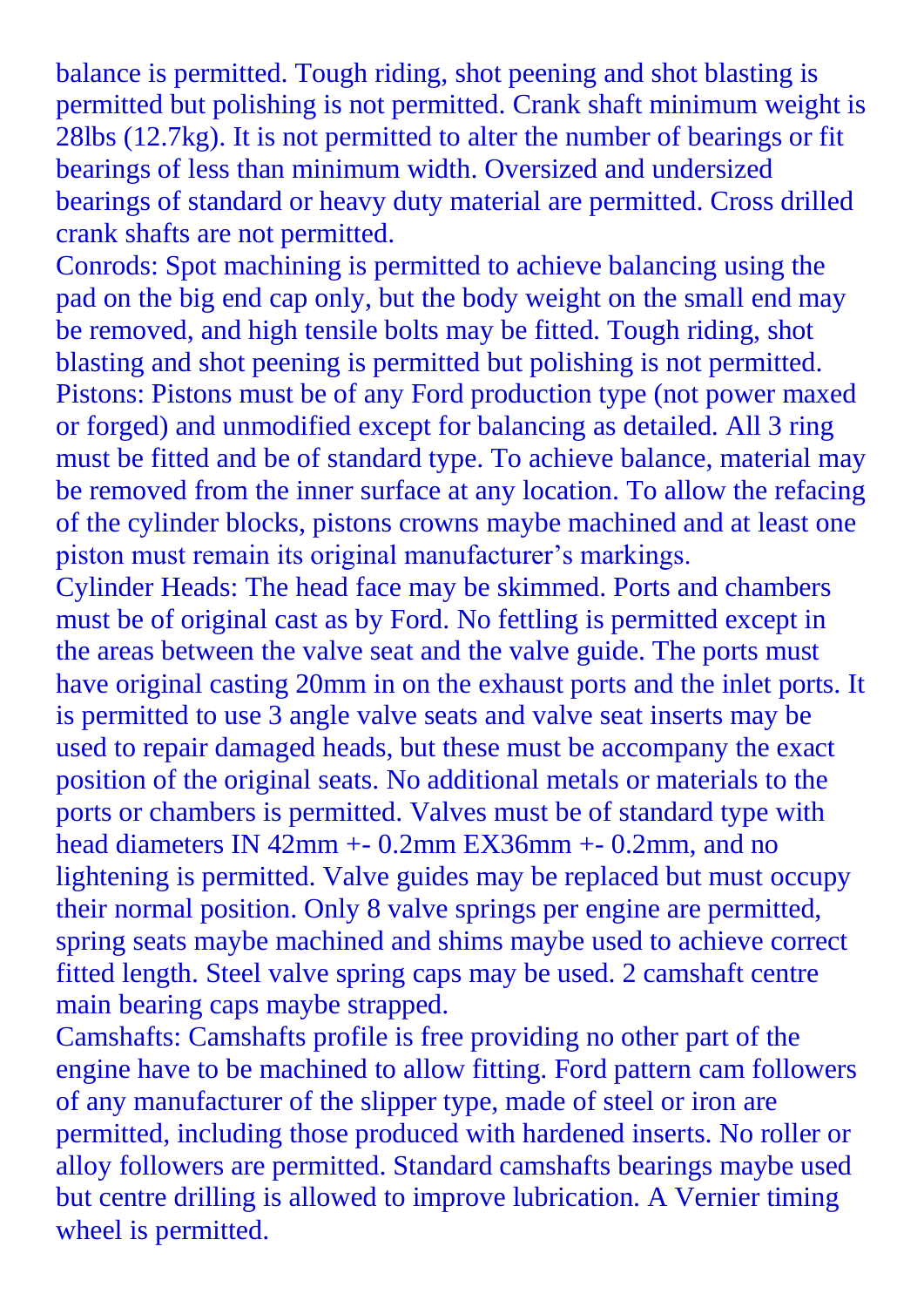Gaskets: Any standard non competition head gasket maybe used. Carburettor: Only the standard Webber 32/36 DGV or DGVA carburettor maybe used with a maximum of 26mm and 27mm size chokes. No polishing or porting is allowed.

Inlet Manifolds: Inlet manifolds must be of standard with no matching or porting.

Exhaust: Exhaust manifold systems are free but silencers are compulsory.

Fly Wheels: Fly wheel and clutch must be standard 2ltr components, but fly wheels maybe machined down to a total minimum weight of 12.31kg including cover, drive plate and all mounting bolts.

ZeTec 2 litre ENGINE

The Ford ZeTec 2 litre engine may be used, but must be the same standard configuration / tolerances as the production engine as supplied by Ford for use in a standard road car. The only exceptions are the specialist parts which allow the engine to be used in a Stock Car. The same Carburettor as outlined in the Pinto regulations must be used. It is stressed that standard Ford road cams must be used, with standard Ford timing. Engine checks will be carried out at unannounced events. Axle, Wheel and Transmissions

The car shall have 4 wheels. Steel or alloy wheels maybe used up to a maximum of 6 inch wide fronts and a maximum of 10inch wide on the rear.

 Rear Axle: Rear wheel drive only is permitted with locked differential of any ratio. Both halfshafts must be of equal length. Limited slip differentials are not permitted to be used at Outlaw race meetings. However, cars being raced on a day licence at tracks whose rules permit such devices, (for instance Grimley and Standlake & Barford 'Open Meetings') will be allowed to use one, on a one off basis. Locked differential checks will be carried out randomly, throughout the season. Anti roll bars of any kind are not permitted at Outlaw sanctioned meetings. Any braking system may be used but must be in full working order.

#### Windscreen

Windscreen mesh must be fitted with a minimum mess of 40mm square x 2.4mm thickness.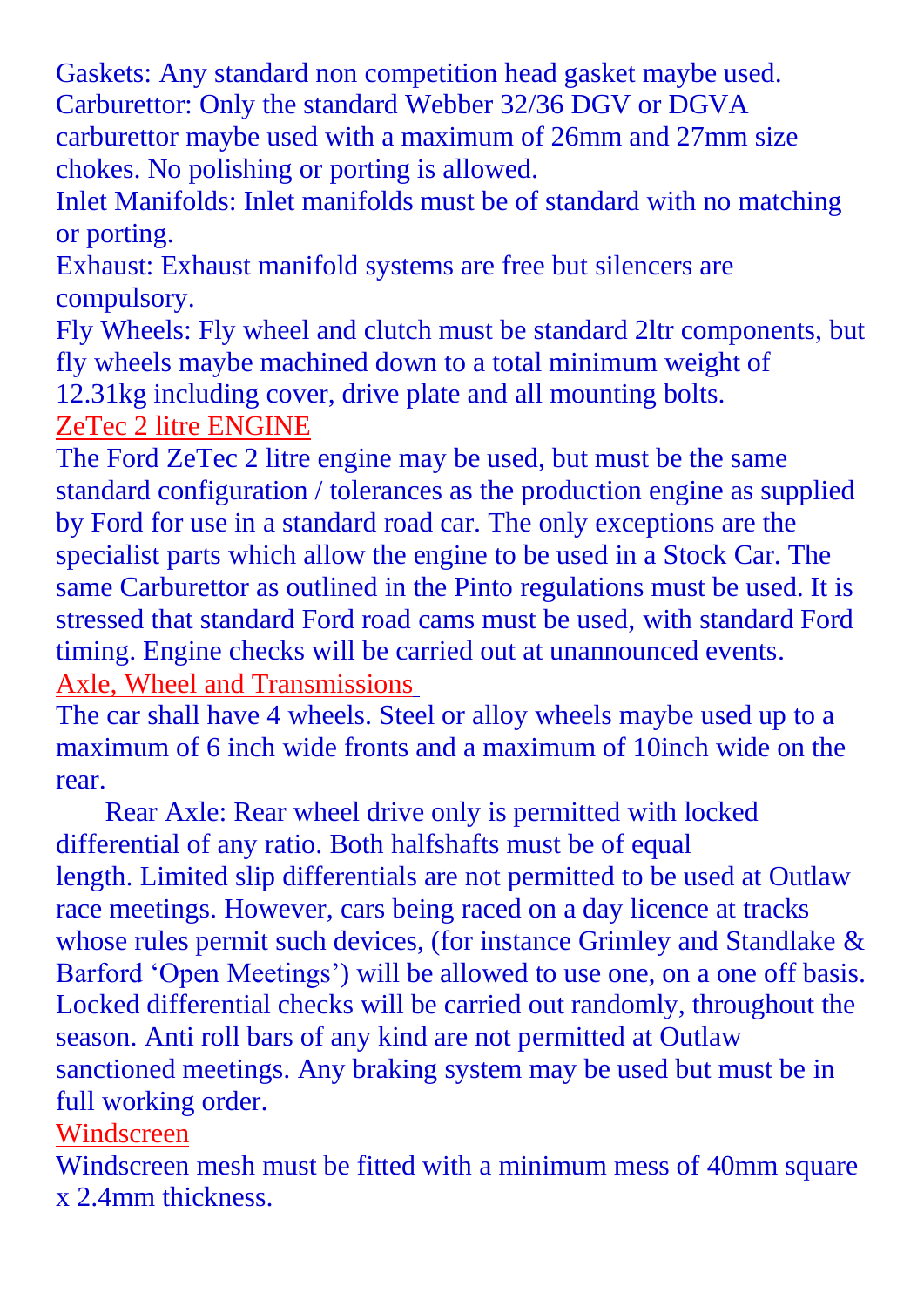Driver's Seat

A 3mm steel plate must be fitted to the bottom of the seat covering the full width and length and a prop shaft loop must be fitted minimum of 25mm x 3mm flat steel. The driver's seat may be of metal construction or fibreglass/Kevlar (rally type/spec)

Head Rest

A head rest must be fitted behind the driver's seat with a steel plate minimum thickness of 3mm

Head Restraints

Unless a 'Hans Device' is worn, a head restraint/window net must be fitted to the right side of the cab to stop the drivers head making contact with the roll cage in the event of a side impact.

Fuel Tanks

Fuel tanks must be of steel or aluminium construction with a minimum of 2mm thickness and no more than 3 gallon capacity. If tank is fitted behind the driver's seat it must have a full firewall in place. If the tank is mounted outside of the cab, a steel plate not less than 3mm thick must be fitted securely underneath it.

Car Weight

Car must weigh minimum of 650kg to a maximum of 750kg without the driver at any one time. Cars must be presented to the scales with enough fuel to allow the car to be driven from the scales & for a locked diff check, if required.

Steel Floor

Steel floor and ankle side plates made from 3 mm steel plates must be securely welded from the fire wall to the front of the driver's seat. Roof Wings and Grade Colours

Roof wings are optional and if fitted must be fitted securely. The forward mountings, if from the windscreen pillars, must be mounted on the outside of the pillars so as to minimise the risk of the mountings entering the cab in the event of a roll over. The roof wing must be painted completely in the current grading colour. Any sign writing on top of the grading colour may be as you desire but must not interfere with official racing numbers. In the case of cars with no roof wing, the car roof must be painted in the current grading colour down to the waist line of the car.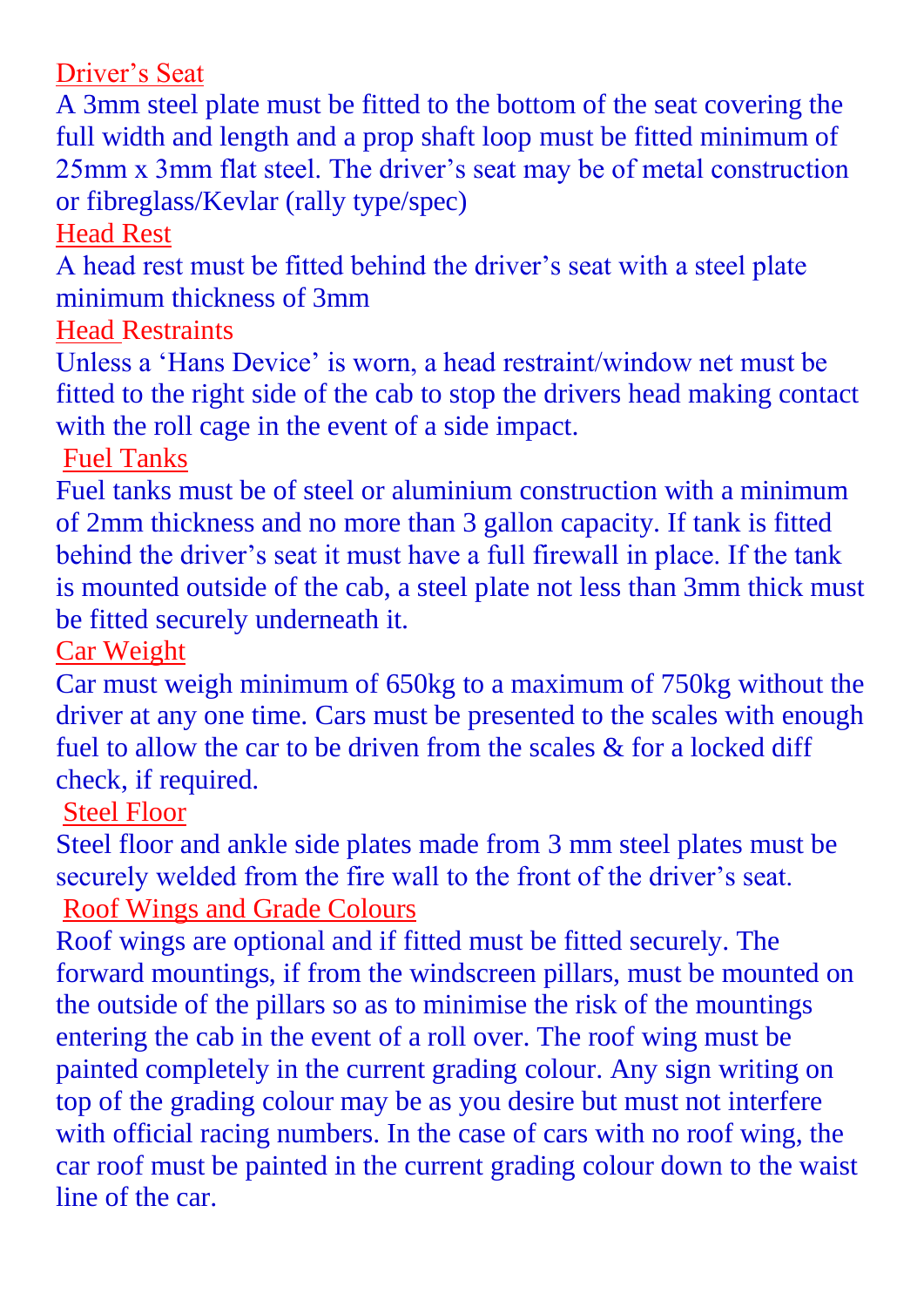#### Numbering

The driver's registered number must be painted on both sides of the tallest side panel of the roof wing. They must be neatly shown in black, a minimum of 12" high and 2" wide (larger if possible) on a white background. If a roof wing is not fitted, a number board must be fitted, large enough to accommodate the correct size numbers, again, black numbers on a white roof board. It would be helpful to the lap scorers if the numbers/white background be painted in matt so as not to reflect under the track lights and to be kept clean and visible prior to each race. To assist lap scoring, and cars lining up for re starts, the driver's number should appear on the rear of the car, recommended inside the rear window aperture, to keep it clean. It should be black on white, minimum size 9" high and 1" thick.

Safety Wear

Overalls, gloves must be worn at all times and must all be fireproof and clearly marked so. Shatterproof goggles/ visors must be worn. A fireproof balaclava must be worn when racing. FIRE PROOF UNDERWEAR AND FIRPROOF RACE BOOTS IS ENTIRELY AT THE DRIVERS DISCRETION.

**Helmets** 

Helmets must meet or exceed the minimum standards set by BORSE (British Oval Racing Safety Executive) As of January  $27<sup>th</sup> 2018$  these were..

FIA 8860-2004. FIA 8860-2010. Snell SA2005 (This standard will be reviewed at the end of the 2018 season) Snell SA2010. Snell SA2015 Snell EA2016.

SFI Foundation 31.1A. SFI Foundation 31.2A

ECE R22.05 (In Fibreglass, Carbon or Tri-Composite form ONLY)

## ALL HELMETS MUST BE FIBREGLASS, CARBON OR TRI-COMPOSITE ONLY. NO EXCEPTIONS.

It is important that the helmet fits the driver correctly.

These Helmet rules may be changed by BORSE, and/or IOPD. This is not within the control of the Outlaws or any officials concerned with the organisation of race meetings.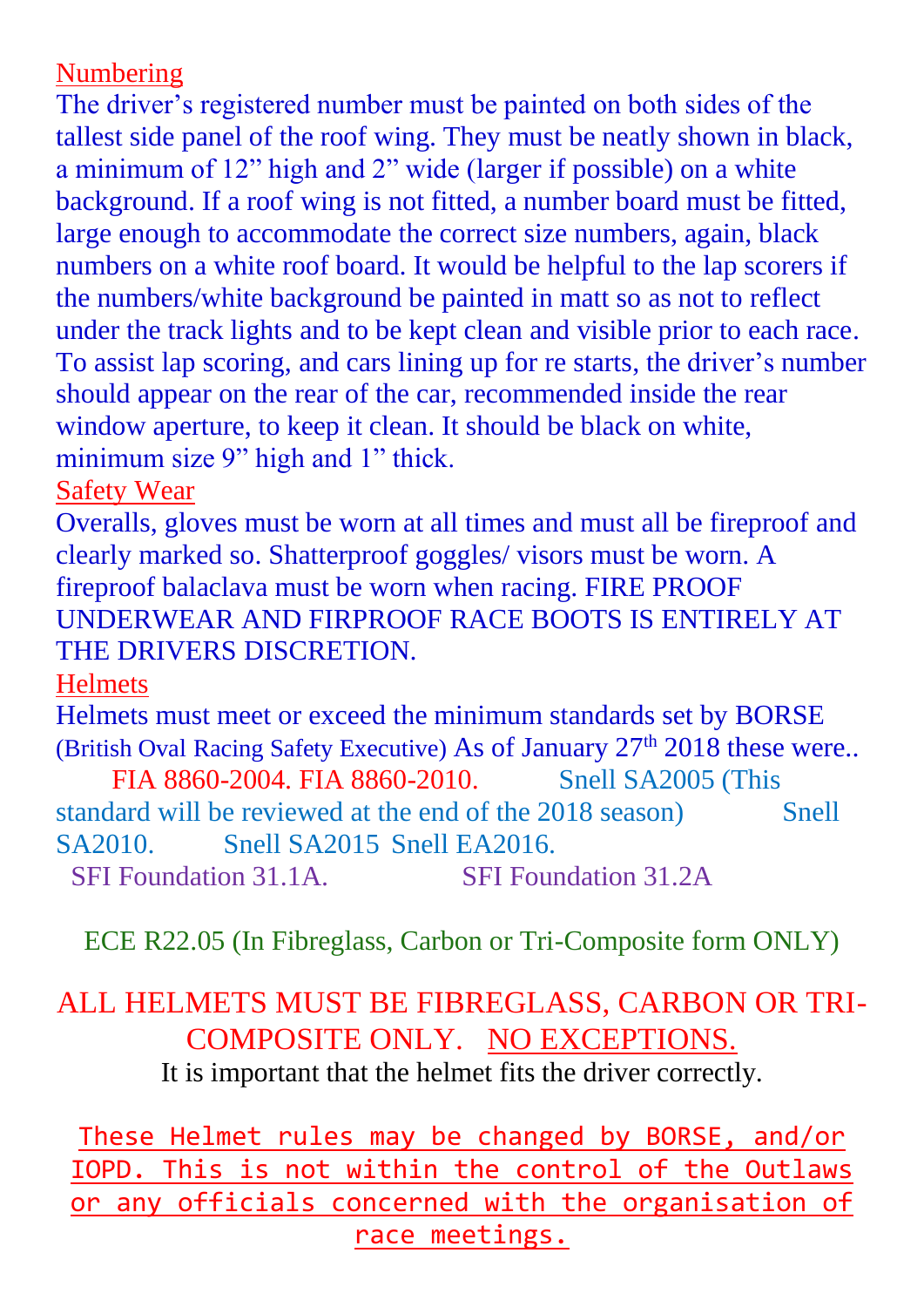POLITE REQUEST.. Please can helmets be reasonably clean when presented for scrutineering. Clean enough to be able to check for damage. Thank you..

#### Wheels / Tyres

Outlaw Stock Cars must use 13" wheels at Outlaw sanctioned events. D Mack Grabber Pattern tyres must be fitted to all four wheels, with the only exception being at Scunthorpe, where on the rear axle D Macks must not be fitted.

#### Scrutineering

Presentation of a vehicle for scrutineering is a declaration by the entrant that the vehicle is eligible for that event.

It is recommended that drivers arrive at the meeting at least 1 hour before the meeting. The cars must be presented for scrutineering, at the designated scrutineering bay, ready to race, with seat belts and wing fitted and accompanied by the designated driver. The driver must have his licence, helmet and overalls with him and be prepared to be measured, sitting in the car if required to do so.

#### Race procedure.

Outlaw F2 Stock Cars use a 'Raceciever system' in which the race director can talk directly to the drivers at all times. ALL DRIVERS MUST WEAR A WORKING RACECIEVER AT ALL TIMES WHEN RACING. The race director will start the race by calling for a rolling lap with instructions on spacing and speed. The instruction to start racing is either, WAVED GREEN FLAGS, OR ON HEARING THE WORDS, GREEN GREEN GO. The instruction to stop racing (either at the end of the race or due to a dangerous incident on track) is either, WAVED RED FLAGS, OR ON HEARING THE AUDIBLE TONE, ALL drivers MUST come to a stop as quickly and safely as possible, and await instructions from either race control or track officials on track and care must be taken. Continuing at racing speed for a race suspension will gain nothing as the re start order is taken from the previous lap. Continuing at high speed will be dealt with robustly by officials. If you are the cause of the stoppage you must retire from the race, even if you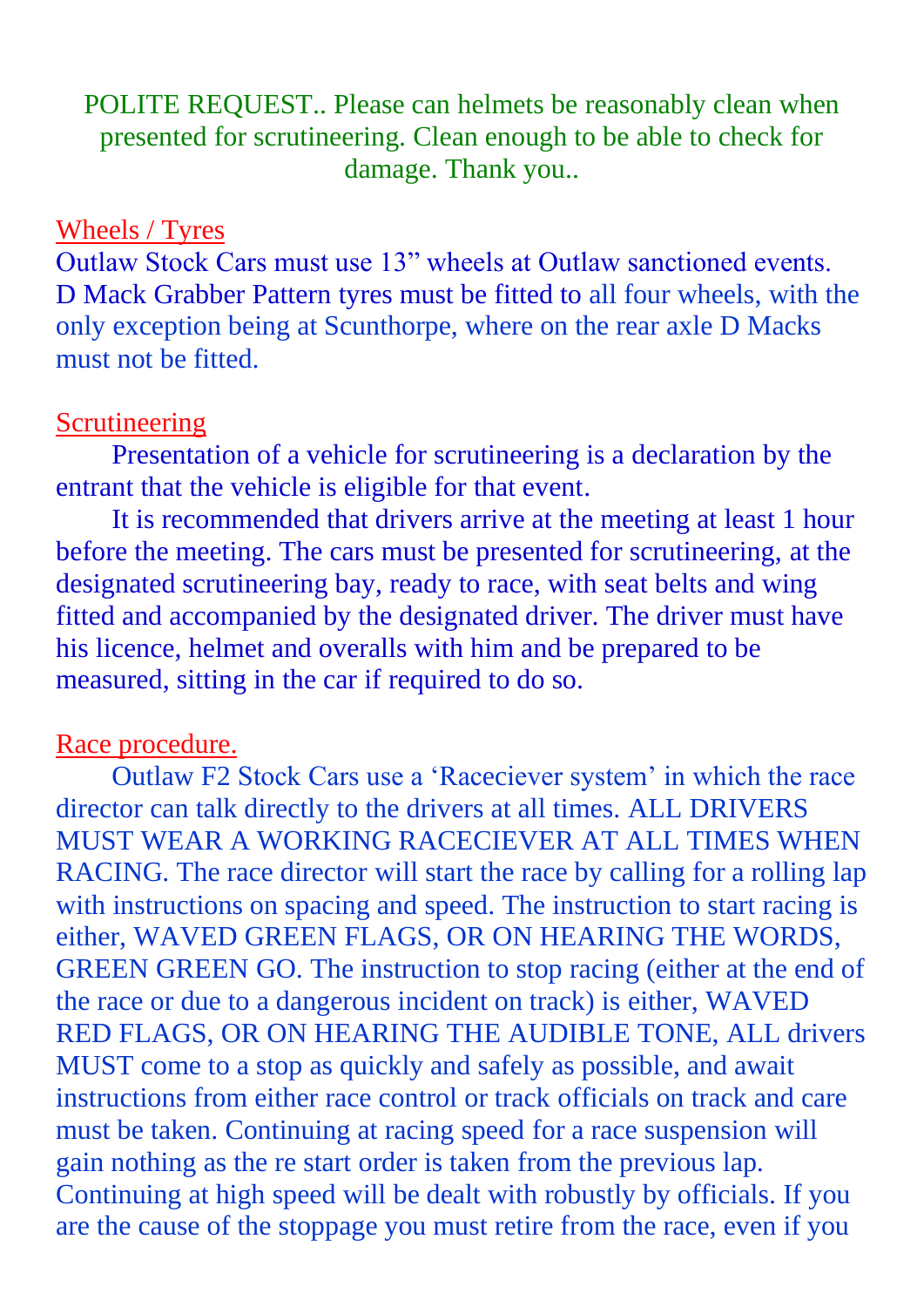are uninjured and the car is fit to continue, UNLESS A COMPLETE RESTART IS ANNOUNCED, then you may rejoin the line up.

Outlaw F2 Stock Cars also use Transponders as a lap scoring and timing aid. Each competitor is responsible for having their car fitted correctly, i.e. as near to the centre of the car as possible and no further forward than the firewall, with a working, and registered with the club transponder. Failure to do so, will lead to the competitor being excluded from the race results and any points scored. There will be no exceptions. If you win a race you must start at the rear of YOUR GRADE for the remainder of the meeting.

#### Drivers briefing.

Approximately 30 minutes before the first outlaw race, a Drivers Briefing will take place close to the Outlaw van. This briefing will cover race and general safety procedures. All drivers MUST attend this briefing and must also sign to prove their attendance and understanding of the points highlighted. This is mandated by both the track and Outlaw insurance companies.

#### Conduct in the pits and during a race.

The driver must be aware of the risk to pedestrians in the pit area (which extends to the track/pit gate entrance) and also officials/photographers on the track and infield. The speed limit in the pits is 5 MPH at all times. During a race, If rejoining the track after an incident, utmost care must be exercised to safeguard any one on the infield. Speeding in the pits or excessive speed/dangerous driving on the infield, doughnuts etc, will be dealt with robustly by officials. The driver must leave the track at the regulation 5 MPH and be very aware of spectators and race officials.

The driver is fully responsible for his own conduct and also that of the members of his team, his family and his friends and anyone connected with his racing. No passengers are allowed to ride in or on Outlaw Stock Cars, unless they are involved in official parades, victory laps, for applause from spectators or after specific direction from the meeting director or clerk of the course.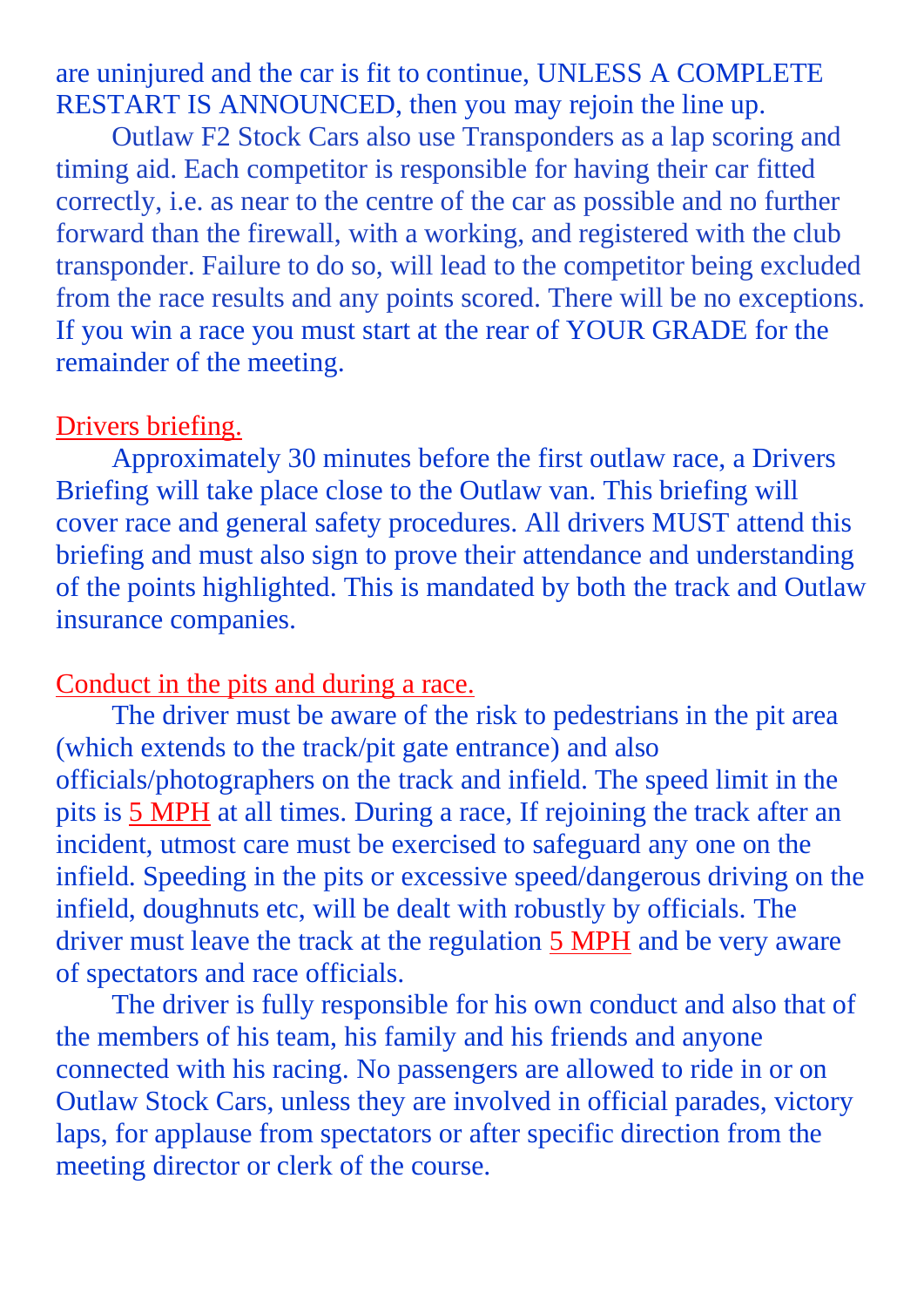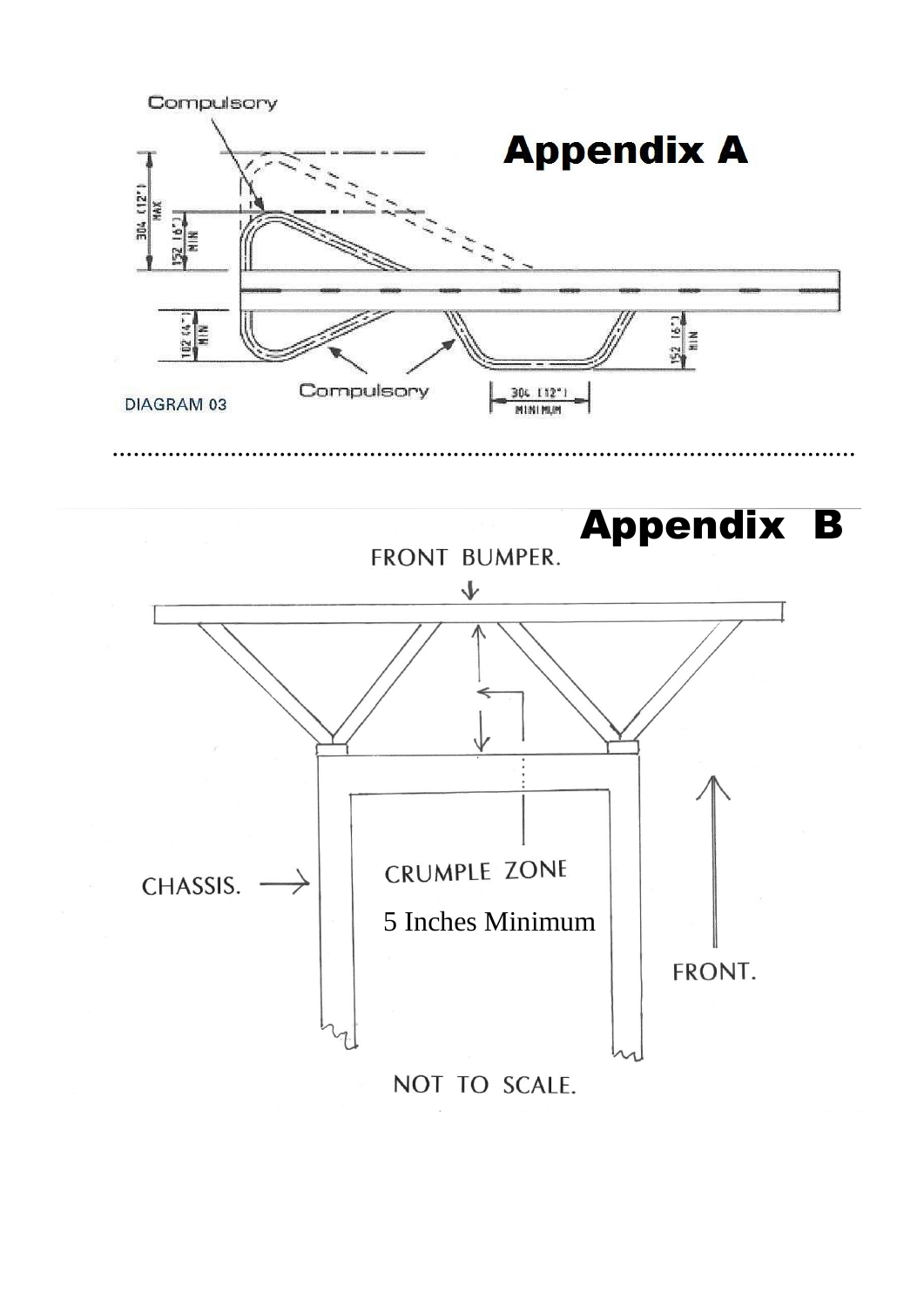# **Outlaws: Conduct and Behaviour.**

1. Drivers are responsible for their own conduct as well as the conduct of their mechanics, friends, family and all people at the meeting connected with the driver in any way. Drivers and mechanics/helpers are also reminded that when driving in the pits or to and from the track, they are driving in a public place and have a 'Duty Of Care' towards members of the public and fellow competitors and their property.

- 2. No driver, or anyone connected with him shall bring the sport into disrepute. This includes obscene language or obscene or lewd gestures.
- 3. No physical violence towards any person attending an Outlaw race meeting will be tolerated. No threats of violence towards any person attending an Outlaw race meeting will be tolerated. The Committee will take swift and robust disciplinary action towards reported offenders.
- 4. All drivers and officials must not consume alcohol, illegal drugs or substances at any time during an Outlaw race meeting.

## **Disciplinary Penalties.**

## **Speeding in the pits. (The speed limit in the pits is 5MPH. This includes the road entering and leaving the track/between the track and the pits)**

1<sup>st</sup> Offence will incur exclusion from competing at the remainder of the meeting.

2 nd Offence will incur exclusion from the current and **following three** consecutive Outlaw race meetings.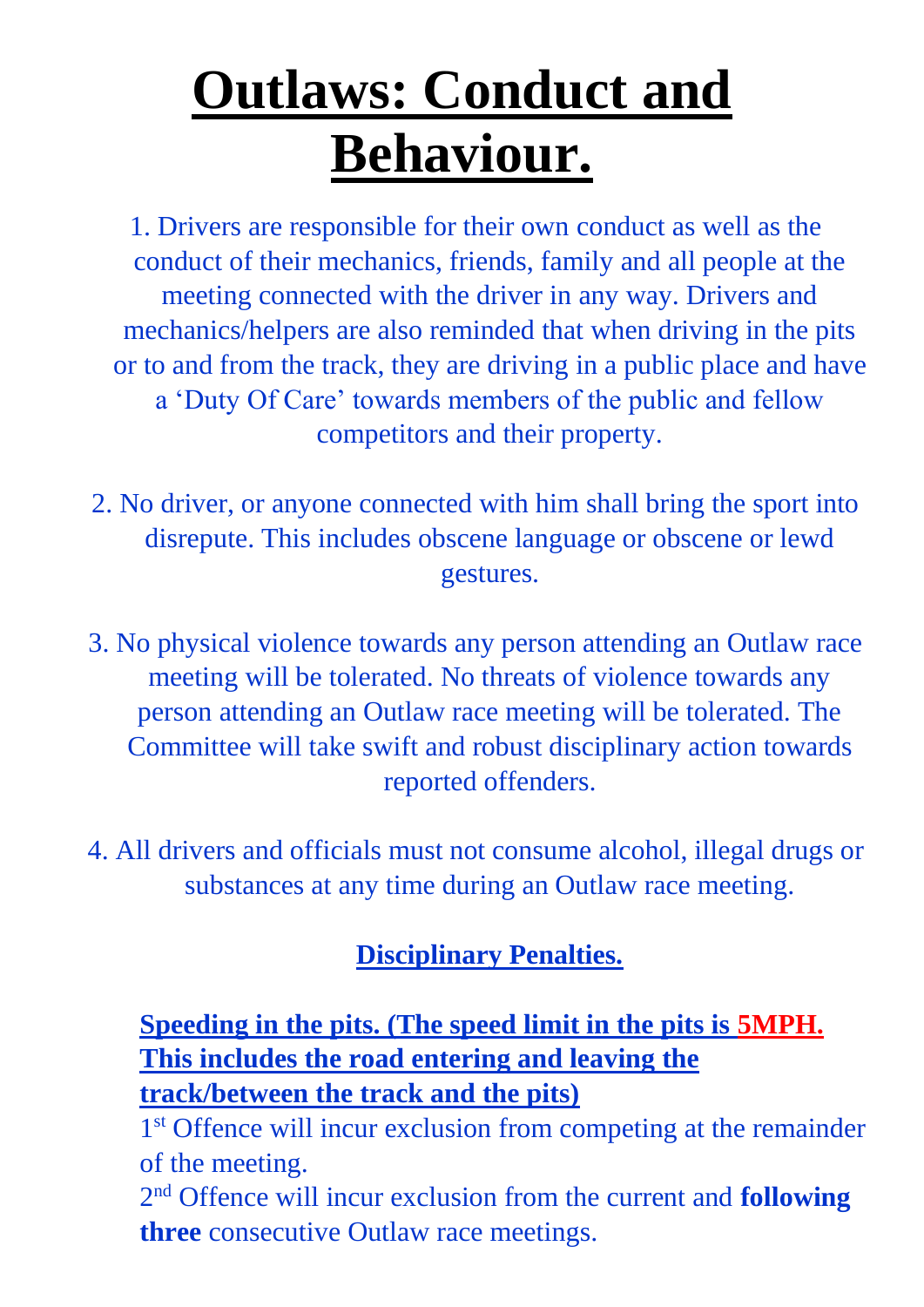3 rd Offence will incur exclusion from the current and **following twelve** consecutive Outlaw race meetings.

## **Verbal Abuse to other drivers or members of the public.**

1<sup>st</sup> Offence will incur a recorded verbal warning.

2<sup>nd</sup> Offence will incur exclusion from competing for the remainder of the meeting.

3<sup>rd</sup> Offence will incur exclusion from competing in the remainder of the meeting and the **following three** Outlaw race meetings.

Subsequent offences will incur **additional exclusions** from Outlaw race meetings.

## **Verbal Abuse to Race day officials / helpers.**

1<sup>st</sup> Offence will incur exclusion from competing at the remainder of the meeting.

2 nd Offence will incur exclusion from the current and **following three** consecutive Outlaw race meetings.

3 rd Offence will incur exclusion from the current and **following twelve** consecutive Outlaw race meetings.

### **Physical Abuse to Race day officials / helpers.**

1<sup>st</sup> Offence will incur exclusion from competing at the remainder of the meeting and **following seven** consecutive Outlaw race meetings.

2<sup>nd</sup> Offence will incur exclusion from the current and following **twenty one** consecutive Outlaw race meetings.

3 rd Offence will incur **permanent exclusion** from Outlaw race meetings.

## **Deliberate 'fencing' or deliberate 'ramming' of a stationary car.**

1<sup>st</sup> Offence will incur exclusion from competing at the remainder of the meeting and **seven consecutive** Outlaw race meetings.